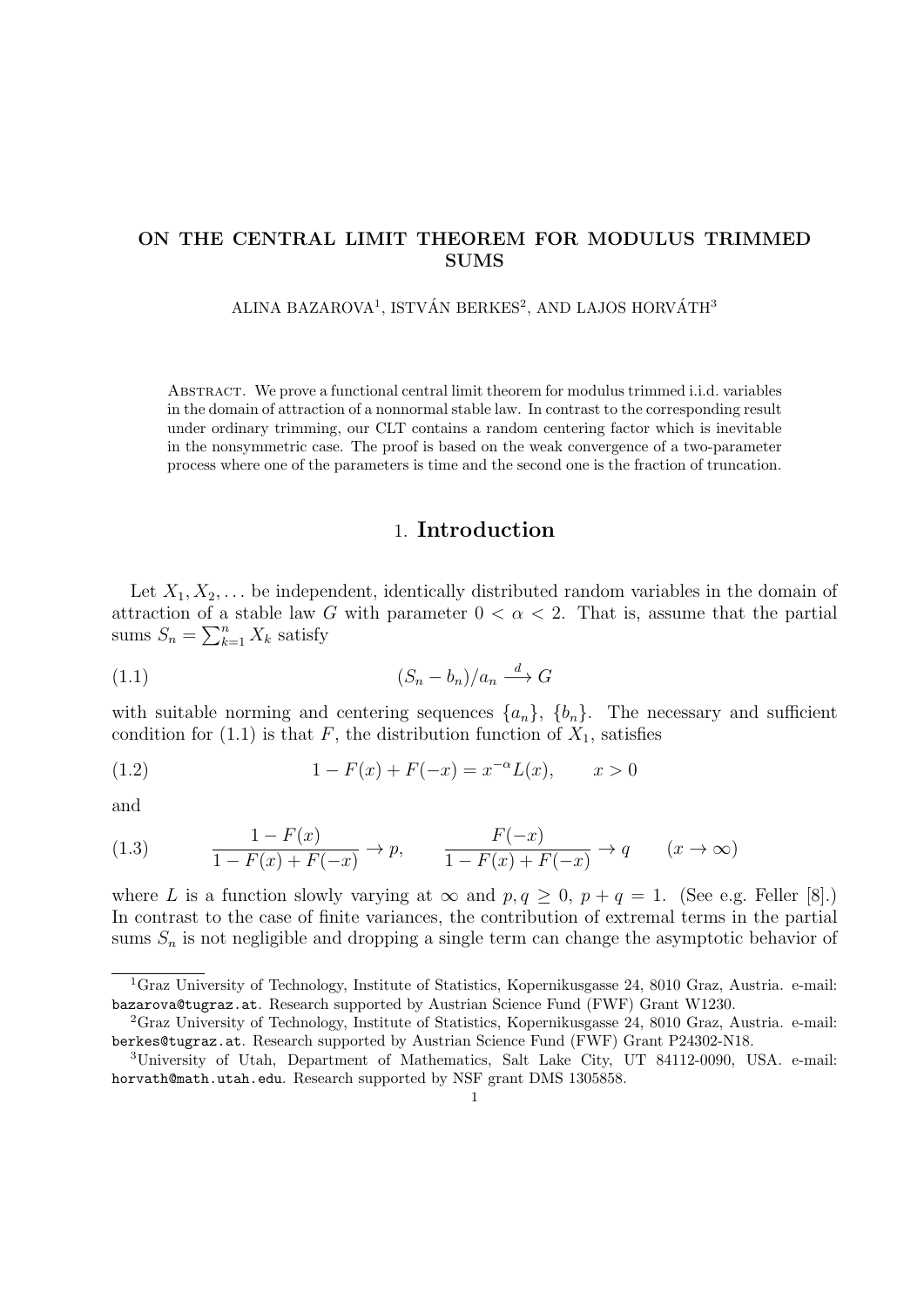the sum. Let  $X_{n,1} \leq X_{n,2} \leq \ldots \leq X_{n,n}$  be the order statistics of  $(X_1, X_2, \ldots, X_n)$  and put for  $d \geq 1$ 

(1.4) 
$$
S_n^{(d)} = \sum_{j=d+1}^{n-d} X_{n,j}.
$$

For fixed *d*, Le Page, Woodrofe and Zinn [11] determined the asymptotic distribution of the trimmed sum  $S_n^{(d)}$  and Csörgő, Horváth and Mason [6] proved that under

$$
(1.5) \t\t d_n \to \infty, \t d_n/n \to 0
$$

the trimmed sum  $S_n^{(d_n)}$ , suitably centered and normalized, is asymptotically normal. These results give a remarkable picture on the partial sum behavior of i.i.d. sequences in the domain of attraction of a non-normal stable law. They show that the contribution of  $d<sub>n</sub>$  extremal terms under (1.5) already gives the stable limit distribution of the total partial sum *S<sup>n</sup>* and the contribution of the remaining elements will be an asymptotically normal variable with magnitude negligible compared with *Sn*.

The previous results describe the effects of the extremal elements of an i.i.d. sample on their partial sum. Note, however, that other kinds of trimming lead to different phenomena. For  $1 \leq d \leq n$  let  $\eta_{d,n}$  denote the *d*-th largest of  $|X_1|, \ldots, |X_n|$  and let

(1.6) 
$$
{}^{(d)}S_n = \sum_{k=1}^n X_k I\{|X_k| \leq \eta_{d,n}\}.
$$

If the distribution of  $X_1$  is continuous, then  $|X_1|, |X_2|, \ldots$  are different with probability 1, and thus  $^{(d)}S_n$  coincides with the usual modulus trimmed sum obtained by discarding from  $S_n$  the *d* − 1 elements with the largest moduli. Griffin and Pruitt [9] showed that if  $X_1$  has a symmetric distribution, then  $^{(d_n)}S_n$  is asymptotically normal for any  $d_n \to \infty$ ,  $d_n/n \to 0$ , but this is generally false in the nonsymmetric case. The purpose of this paper is to describe the asymptotic distribution of  $^{(d_n)}S_n$  in the general case. Put

$$
H(t) = P(|X| \ge t) \quad \text{and} \quad m(t) = \mathsf{E}XI\{|X| \le t\},
$$

and let  $H^{-1}(t) = \inf\{x : H(x) \le t\}$  (0 < t < 1) denote the generalized inverse of *H*. Our main result is the following.

**Theorem 1.1.** Let  $X_1, X_2, \ldots$  be *i.i.d.* random variables with distribution function F satis*fying (1.2), (1.3) and assume that (1.5) holds. Then we have*

(1.7) 
$$
\frac{1}{A_n} \sum_{i=1}^{[nt]} (X_i I\{|X_i| \le \eta_{d,n}\} - m(\eta_{d,n})) \stackrel{\mathcal{D}[0,1]}{\longrightarrow} W(t)
$$

*where*

(1.8) 
$$
A_n^2 = \frac{\alpha}{2 - \alpha} d(H^{-1}(d/n))^2
$$

*and W is the Wiener process.*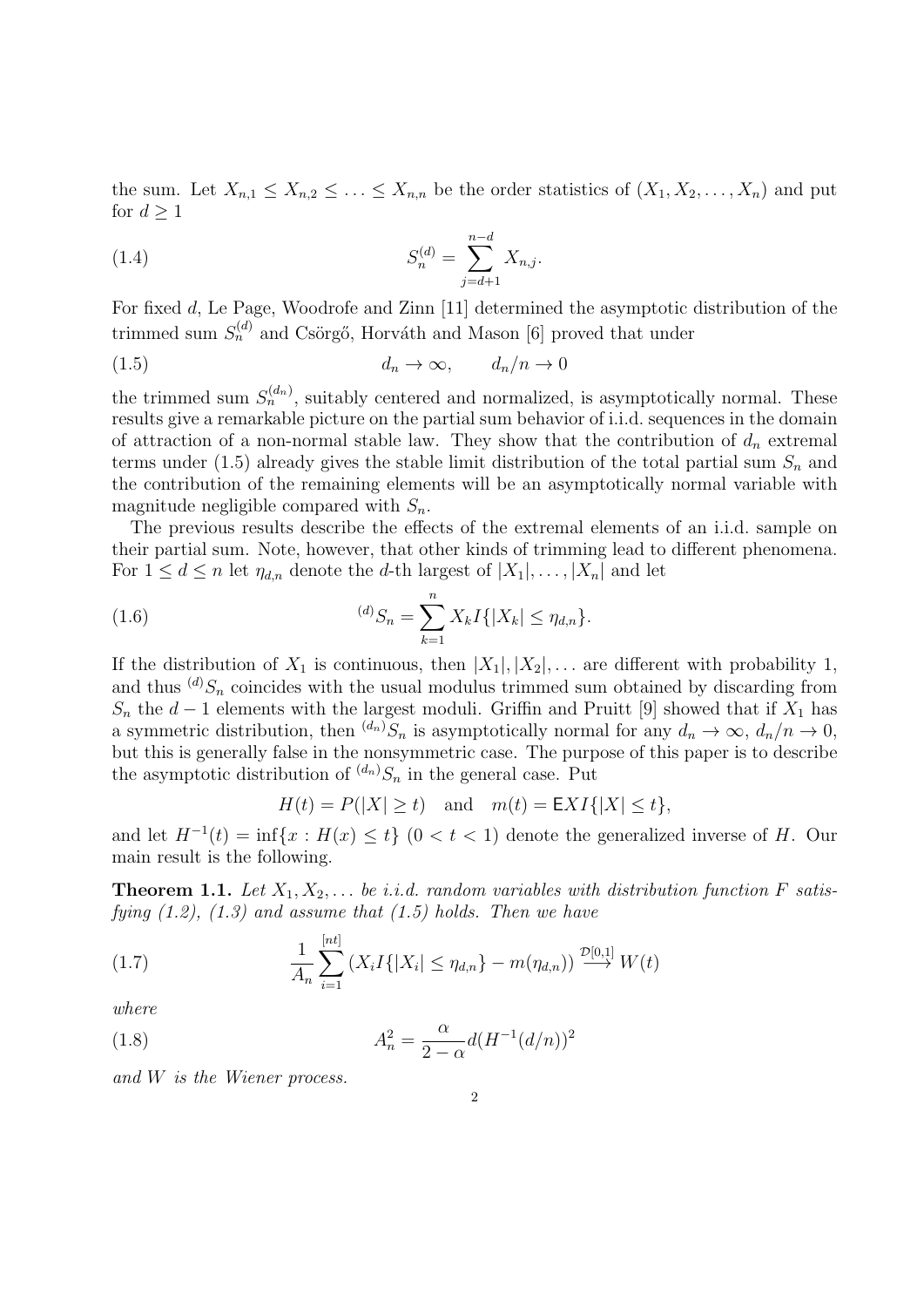Theorem 1.1 shows that allowing a random centering factor, the modulus trimmed CLT holds for continuous i.i.d. variables under exactly the same conditions as under ordinary trimming. If *F* is not continuous, the sample  $(X_1, \ldots, X_n)$  may contain equal elements with positive probability; according to the definition in Griffin and Pruitt [9], 'ties' between elements with equal moduli are broken according to the order in which the variables occur in  $(X_1, \ldots, X_n)$ . But no matter how we break the ties, it may happen that from a set of sample elements with equal moduli some are discarded and others are not, which is rather unnatural from the statistical point of view, since trimming is mainly used to improve the performance of statistical procedures by removing large elements from the sample. The definition of  $^{(d)}S_n$ in (1.6) resolves this difficulty and leads to satisfactory asymptotic results in the general case.

Theorem 1.1 enables one to give, among others, change point tests for heavy tailed processes, while the standard CUSUM test fails under infinite variances. A fairly precise characterization of the modulus trimmed CLT with nonrandom centering and norming factors was given in Berkes and Horváth [1].

Under additional technical assumptions on the distribution function of  $X_1$  and on the growth speed of  $d_n$ , Theorem 1.1 was proved by Berkes et al. in [2] with a fairly complicated argument. The proof of Theorem 1.1 is much simpler and extends to dependent samples as well, as we will show in a subsequent paper. Let

$$
\hat{A}_n^2 = \sum_{i=1}^n X_i^2 I\{|X_i| \leq \eta_{d,n}\} - \frac{1}{n} \left( \sum_{i=1}^n X_i I\{|X_i| \leq \eta_{d,n}\} \right)^2.
$$

Berkes et al. [2] showed that under the conditions of Theorem 1.1 we have that

$$
\hat{A}_n/A_n \stackrel{P}{\longrightarrow} 1
$$

and therefore Theorem 1.1 yields

$$
\frac{1}{\hat{A}_n} \left( \sum_{i=1}^{[nt]} X_i I\{|X_i| \leq \eta_{d,n}\} - \frac{[nt]}{n} \sum_{i=1}^n X_i I\{|X_i| \leq \eta_{d,n}\} \right) \stackrel{\mathcal{D}[0,1]}{\longrightarrow} B(t),
$$

where  $B(t) = W(t) - tW(1)$  denotes a Brownian bridge. Hence standard CUSUM techniques can be used to detect changes in the mean and/or location when in the case of observations without second moments, observations with modulus larger than  $\eta_{d,n}$  are excluded from the sample.

Let

$$
U_n(t,s) = \sum_{i=1}^{[nt]} \left( X_i I\{|X_i| \le sH^{-1}(d/n) \} - EX_i I\{|X_i| \le sH^{-1}(d/n) \} \right) \qquad (s \ge 0, t \ge 0).
$$

We will deduce  $(1.7)$  from the following two-dimensional limit theorem.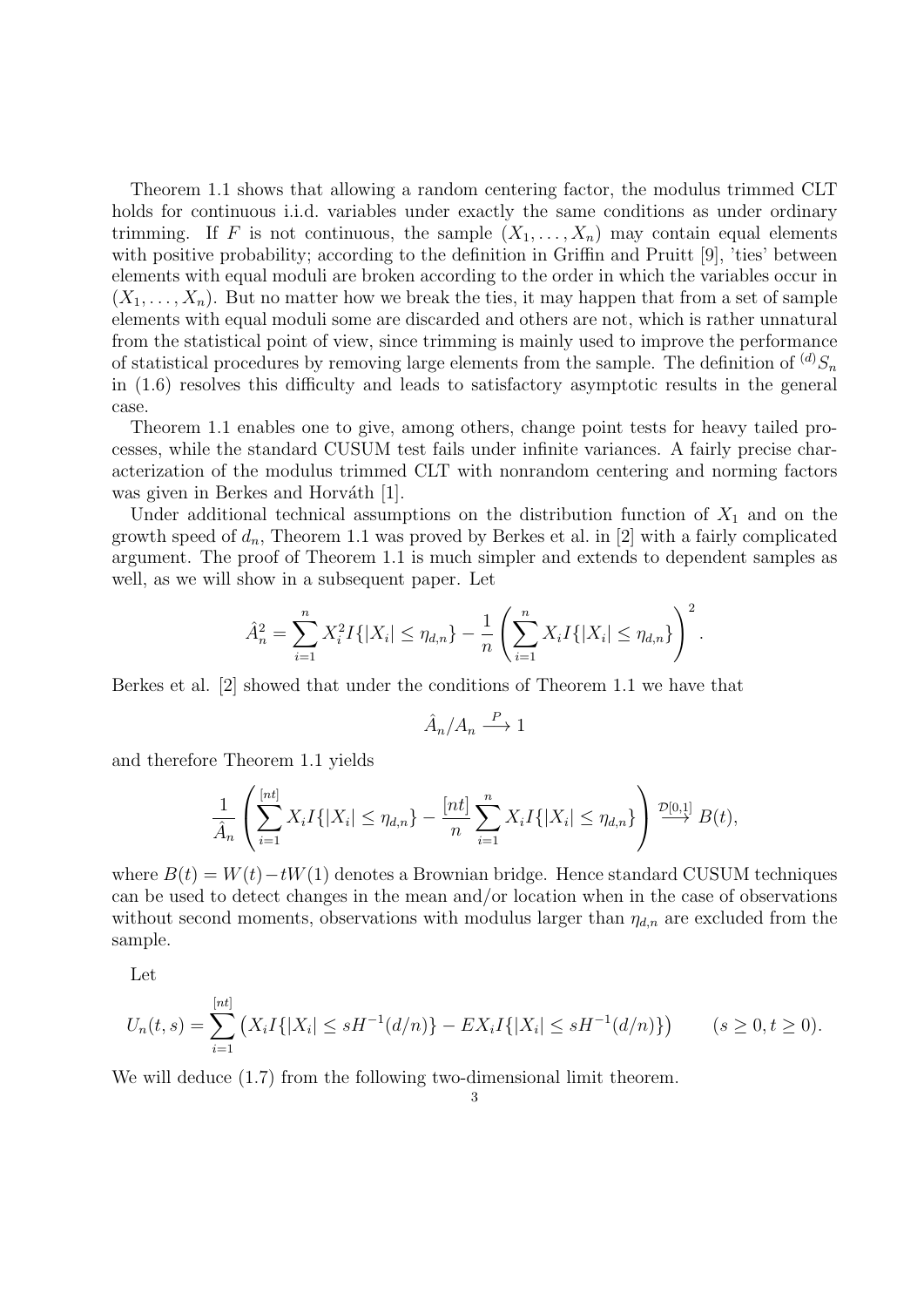**Theorem 1.2.** Let  $X_1, X_2, \ldots$  be *i.i.d.* random variables with distribution function F satis*fying (1.2), (1.3) and assume that (1.5) holds. Then*

$$
\frac{1}{A_n}U_n(t,s) \longrightarrow W(t,s^{2-\alpha}) \quad weakly \in \mathcal{D}[0,1] \times \mathcal{D}[1/2,3/2],
$$

*where*  $A_n$  *is defined by* (1.8) and  $\{W(x, y), x \ge 0, y \ge 0\}$  *is a two-parameter Wiener process.* 

Note that by Kiefer [10] we have

$$
\frac{\eta_{d,n}}{H^{-1}(d/n)} \xrightarrow{P} 1.
$$

Since the limit process in Theorem 1.2 has continuous trajectories a.s., Billingsley [4], p. 144-145 implies that

$$
\frac{1}{A_n}U_n(t, \eta_{d,n}/H^{-1}(d/n)) \stackrel{\mathcal{D}[0,1]}{\longrightarrow} W(t,1)
$$

which is exactly the functional CLT in  $(1.7)$ , since  $W(t, 1)$  is a Wiener process. Thus Theorem 1.1 is a consequence of Theorem 1.2.

# 2. **Proof of Theorem 1.2**

Given a process  $Y(s,t)$  defined on a rectangle  $H = [a, b] \times [c, d]$ , let  $Y(H)$  denote the increment of *Y* over *H*.

**Lemma 2.1.** *Let*  $\{Y_n(t,s), n \geq 1\}$  *be processes defined on a rectangle*  $[a, b] \times [c, d] \subset [0, \infty)^2$ *and assume that for some*  $\gamma > 0$ 

(2.1) 
$$
\mathsf{E}|Y_n(B)|^{\gamma}|Y_n(C)|^{\gamma} \leq \mu(B)\mu(C),
$$

*where*  $\mu$  *denotes area and*  $B$  *and*  $C$  *are rectangles of the form*  $[t_1, t_2] \times [s_1, s_2]$  *having one common edge, but otherwise disjoint. Then the sequence*  $\{Y_n(t,s), n \geq 1\}$  *is tight. If every Y*<sub>n</sub>(*t, s*) *is piecewise constant in <i>t, i.e. there exists a finite set*  $H_n \subset [a, b]$  *such that*  $Y_n(t, s)$ *is constant in the left closed intervals determined by the elements of*  $H_n \cup \{a\} \cup \{b\}$ , then it *suffices to verify (2.1) for rectangles*  $[t_1, t_2] \times [s_1, s_2]$  *where*  $t_1, t_2 \in H_n$ *.* 

This is a special case of a general tightness condition due to Bickel and Wichura, see [3], Theorem 3.

As is shown in Csörgő et al. [7], Proposition A.3, the conditions of Theorem 1.2 imply that  $H^{-1}(t) = t^{-1/\alpha} \ell(t)$  (0 < t < 1), where  $\ell$  is slowly varying at 0. Then by (1.8) we have

(2.2) 
$$
A_n^2 \sim \frac{\alpha}{2-\alpha} d\left(\frac{n}{d}\right)^{2/\alpha} \ell^2(d/n) \quad \text{as } n \to \infty
$$

where  $a_n \sim b_n$  means  $a_n/b_n \to 1$  as  $n \to \infty$ .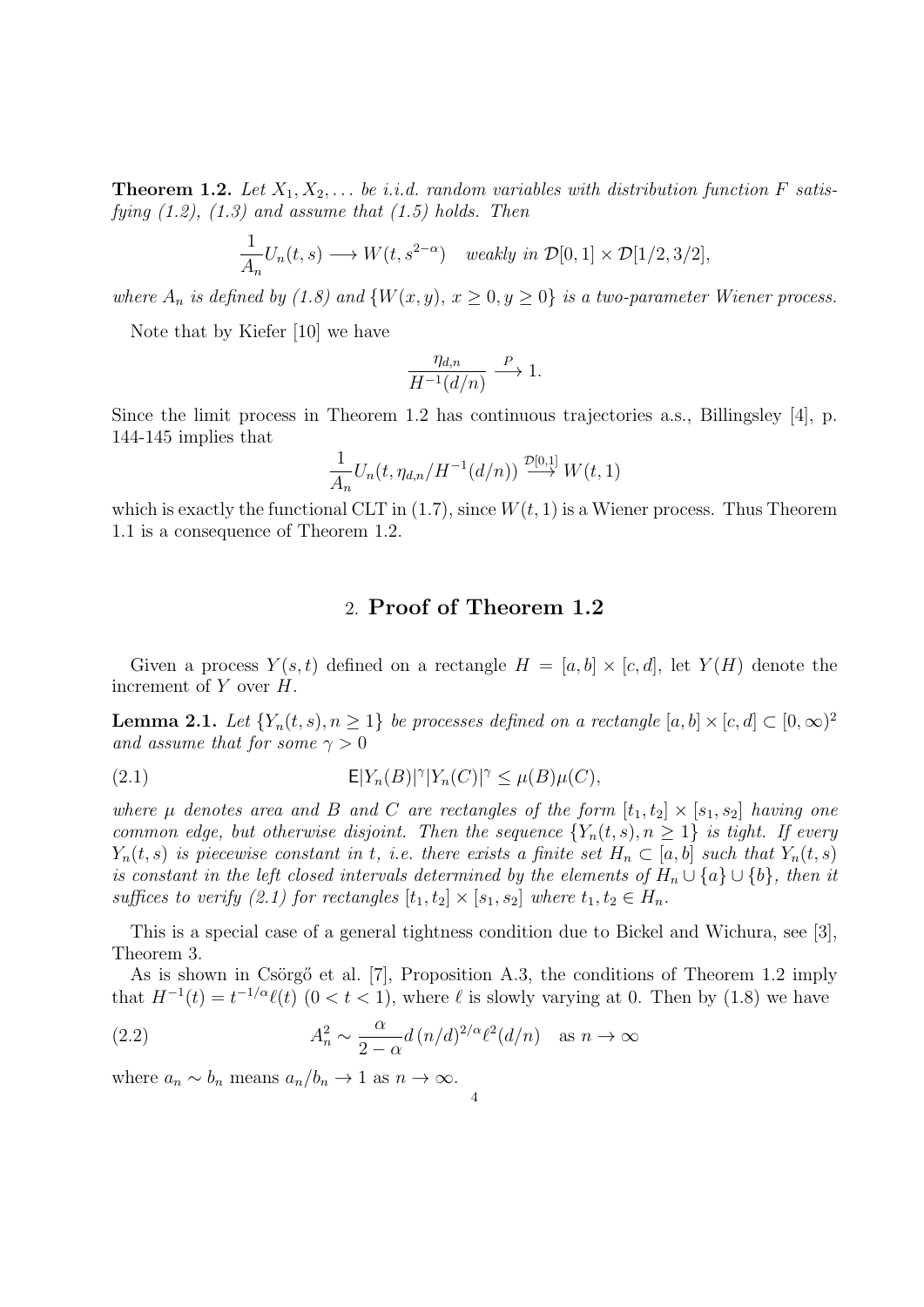**Lemma 2.2.** If the conditions of Theorem 1.2 are satisfied, then for any  $p \geq 2$  and any *fixed*  $0 \leq a < b < \infty$  *we have* 

$$
(2.3) \quad \mathsf{E}|X_1|^p I\{aH^{-1}(d/n) < |X_1| \le bH^{-1}(d/n)\} \sim \frac{\alpha}{p-\alpha} (b^{p-\alpha} - a^{p-\alpha}) \ell^p (d/n) (n/d)^{(p-\alpha)/\alpha}
$$

 $as n \rightarrow \infty$ *. Also, if*  $b > 0$ *, then* 

(2.4) 
$$
E|X_1|I\{|X_1| \le bH^{-1}(d/n)\} = \begin{cases} O((n/d)^{(1-\alpha)/\alpha}\ell(d/n)) & \text{if } \alpha < 1, \\ O((n/d)^{\varepsilon}) & \text{if } \alpha = 1, \\ O(1) & \text{if } \alpha > 1 \end{cases}
$$

*for any*  $\varepsilon > 0$ *.* 

**Proof.** Assume first  $p \geq 2$ ,  $0 < a < b < \infty$ . Clearly the left hand side of (2.3) equals

(2.5) 
$$
- \int_{aH^{-1}(d/n)}^{bH^{-1}(d/n)} t^p dH(t) = \int_{H(bH^{-1}(d/n))}^{H(aH^{-1}(d/n))} H^{-1}(u)^p du.
$$

(Note that *H* is non-increasing and thus the left hand side of (2.5) is nonnegative.) Since *H* is regularly varying with exponent  $-\alpha$ , we have

$$
H(aH^{-1}(d/n)) \sim a^{-\alpha}(d/n), \qquad H(bH^{-1}(d/n)) \sim b^{-\alpha}(d/n) \qquad \text{as } n \to \infty.
$$

Thus using the uniform convergence theorem for regularly varying functions (see e.g. [5], Theorem 1.5.2; note that we actually need the analogous result for regular variation at 0), we see that for  $n \to \infty$  we have, uniformly for all u in the interval of integration of the second integral in (2.5),

$$
H^{-1}(u) = u^{-1/\alpha} \ell(u) \sim u^{-1/\alpha} \ell(d/n).
$$

Thus the integral equals

(2.6) 
$$
(1+o(1))\int_{(1+o(1))b^{-\alpha}(d/n)}^{(1+o(1))a^{-\alpha}(d/n)}u^{-p/\alpha}\ell^p(d/n) du,
$$

which yields the right hand side of (2.3) after a simple calculation, since  $p \neq \alpha$ . If  $a = 0$ , then the upper limit in the integral on the right hand side of  $(2.5)$  and thus also in  $(2.6)$ becomes  $H(0) = 1$  and by using Theorem 1.5.11 of [5] we get the right hand side of (2.3) with  $a = 0$ .

In the case of  $(2.4)$ , instead of the integral in  $(2.6)$  we get

(2.7) 
$$
\int_{(1+o(1))b^{-\alpha}(d/n)}^{1} u^{-1/\alpha} \ell(u) du.
$$

By Proposition 1.3.6(i) in [5], p. 16 we have  $\ell(u) = O(u^{-\epsilon})$  as  $u \to 0$  for any  $\varepsilon > 0$  which shows that for  $\alpha > 1$  the integral  $\int_0^1 u^{-1/\alpha} \ell(u) du$  converges and thus the expression (2.7) is  $O(1)$ . Using the same estimate for  $\ell(u)$  for  $\alpha = 1$  we get the second bound in (2.4).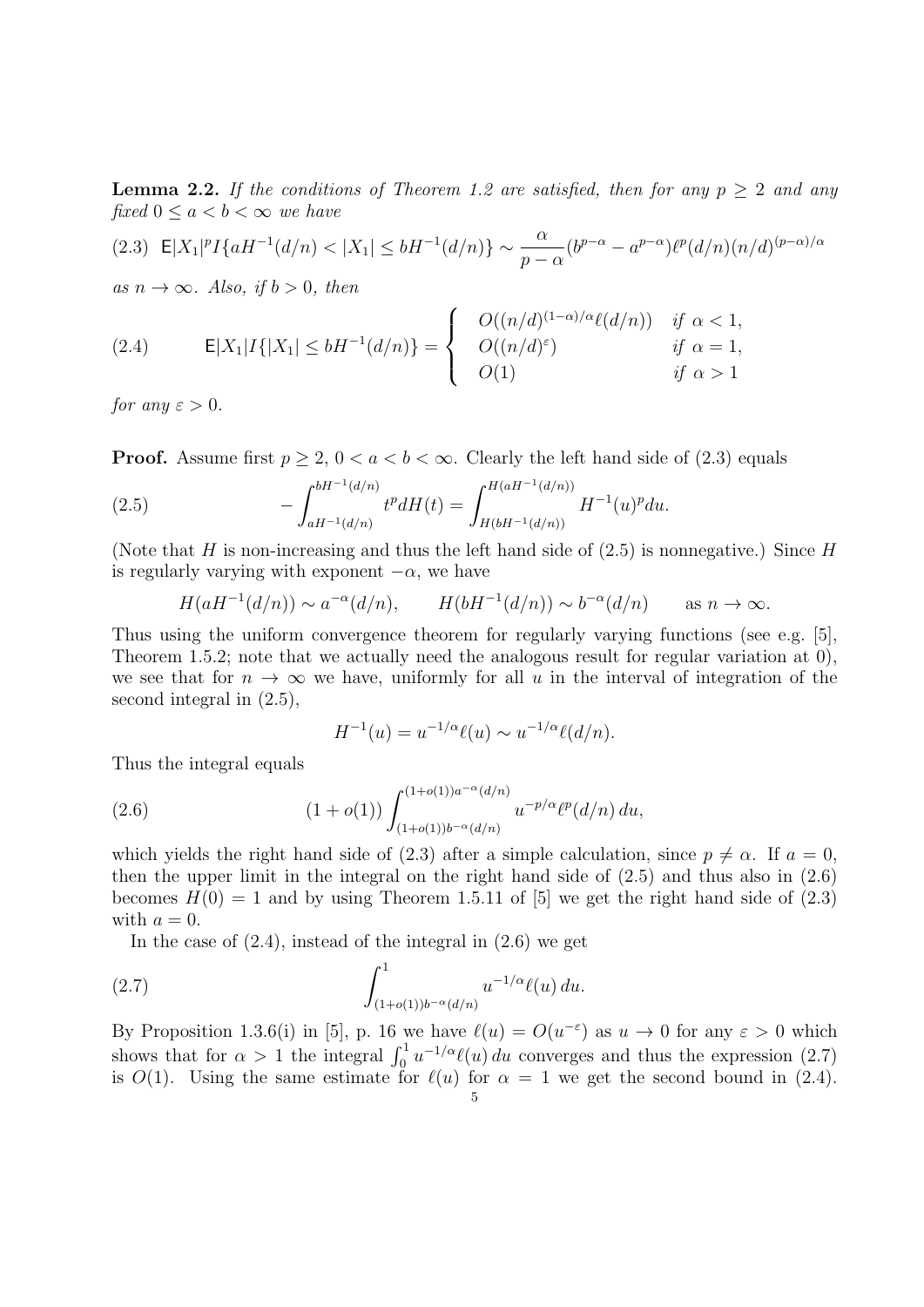Finally, for  $\alpha < 1$  Theorem 1.5.11 of [5] yields the first bound in (2.4), completing the proof of Lemma 2.2.

**Proof of Theorem 1.2.** Let  $\Gamma(t, s)$  denote the limit process in Theorem 1.2 and put

$$
Q_n = \frac{1}{A_n} \sum_{m=1}^{M} \sum_{j=1}^{J} \mu_{m,j} U_n([t_{m-1}, t_m] \times [s_{j-1}, s_j])
$$

and

$$
Z = \sum_{m=1}^{M} \sum_{j=1}^{J} \mu_{m,j} \Gamma([t_{m-1}, t_m] \times [s_{j-1}, s_j])
$$

for all  $M \ge 1, J \ge 1$ , real coefficients  $\mu_{m,j}$ ,  $1/2 \le s_1 < s_2 < \ldots < s_J \le 3/2, 0 < t_1 < \ldots <$  $t_M = 1, t_0 = s_0 = 0$ . Clearly, *Z* is a centered normal r.v. and

(2.8) 
$$
\mathsf{E}Z^{2} = \sum_{m=1}^{M} \sum_{j=1}^{J} \mu_{m,j}^{2} (s_{j}^{2-\alpha} - s_{j-1}^{2-\alpha})(t_{m} - t_{m-1}).
$$

We claim that

 $(2.9)$  $Q_n \stackrel{d}{\longrightarrow} Z$  $\longrightarrow$  *Z* for all considered values of *M, J,*  $\mu_{m,j}, t_m, s_j$ *.* 

Since the processes  $U_n$  and  $\Gamma$  are equal to 0 on the boundary of the first quadrant, we have

$$
U_n(t_m, s_j) = \sum_{m=1}^{M} \sum_{j=1}^{J} U_n([t_{m-1}, t_m] \times [s_{j-1}, s_j])
$$

and the same relation holds for  $\Gamma$ . Thus (2.9) implies

$$
\frac{1}{A_n} \sum_{m=1}^{M} \sum_{j=1}^{J} \mu_{m,j}^* U_n(t_m, s_j) \stackrel{d}{\longrightarrow} \sum_{m=1}^{M} \sum_{j=1}^{J} \mu_{m,j}^* \Gamma(t_m, s_j)
$$

for arbitrary real coefficients  $\mu^*_{m,j}$  and this, by the Cramér-Wold device, implies the convergence of the finite-dimensional distributions in Theorem 1.2.

Relation (2.9) can be written equivalently as

(2.10) 
$$
\frac{1}{A_n} \sum_{k=1}^n (z_{k,n} - \mathsf{E}z_{k,n}) \xrightarrow{d} N(0, EZ^2),
$$

where

$$
z_{k,n} = \sum_{j=1}^{J} \mu_{m,j} X_k I\{s_{j-1} H^{-1}(d/n) < |X_k| \le s_j H^{-1}(d/n)\}, \qquad [nt_{m-1}] + 1 \le k \le [nt_m].
$$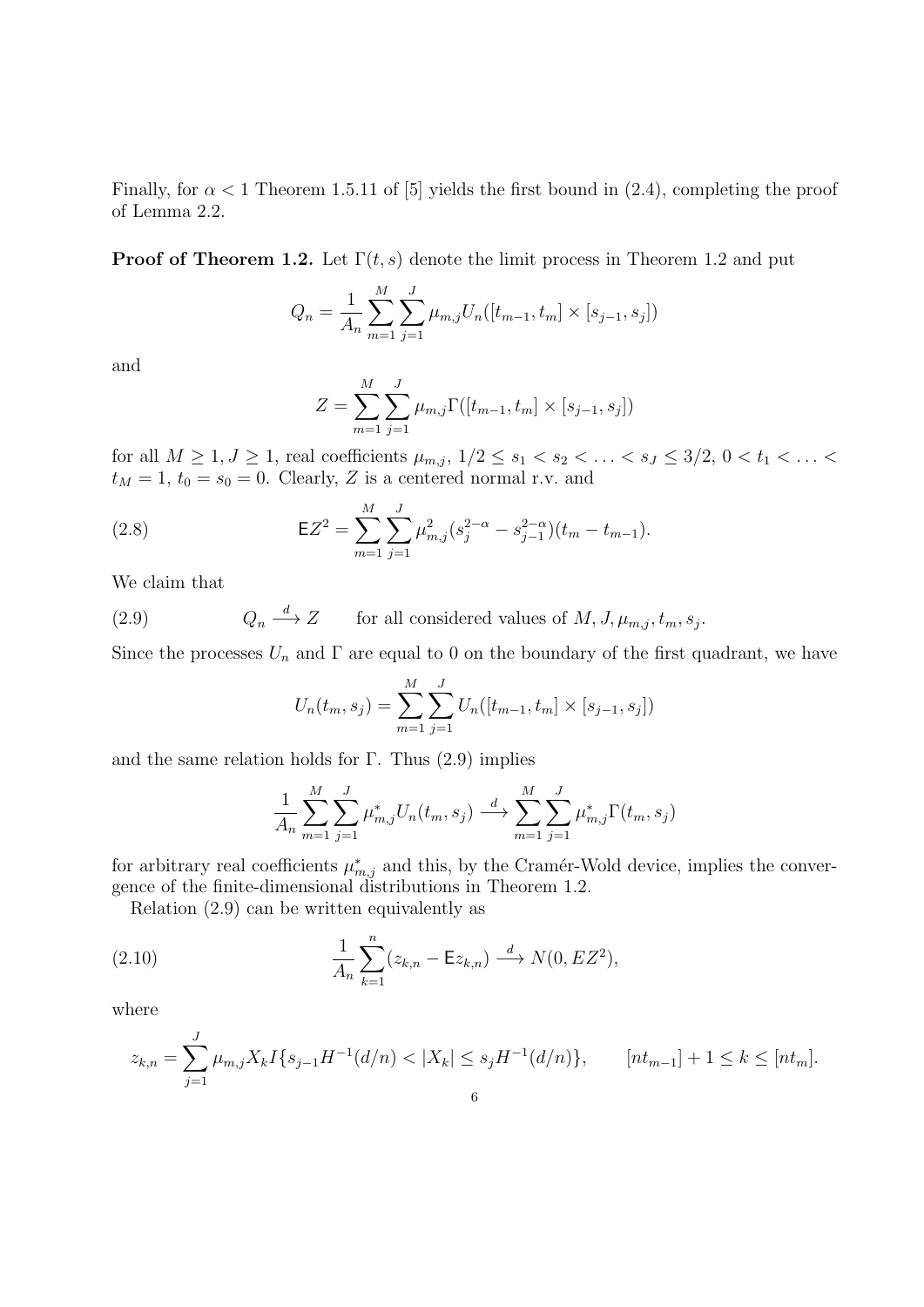Since the terms in the last sum are random variables with disjoint support, we get from Lemma 2.2

$$
\mathsf{E}z_{k,n}^2 = (1+o_n(1))\frac{\alpha}{2-\alpha}(n/d)^{(2-\alpha)/\alpha} \ell^2(d/n) \sum_{j=1}^J \mu_{m,j}^2(s_j^{2-\alpha}-s_{j-1}^{2-\alpha}), \qquad [nt_{m-1}]+1 \le k \le [nt_m]
$$

and similarly

$$
\mathsf{E}z_{k,n}^4 = (1+o_n(1))\frac{\alpha}{4-\alpha}(n/d)^{(4-\alpha)/\alpha}\ell^4(d/n)\sum_{j=1}^J\mu_{m,j}^4(s_j^{4-\alpha}-s_{j-1}^{4-\alpha}), \qquad [nt_{m-1}]+1 \le k \le [nt_m].
$$

Thus using  $d = d_n \to \infty$  we get by a simple calculation

(2.11) 
$$
\lim_{n \to \infty} \frac{\sum_{k=1}^{n} \mathsf{E} z_{k,n}^4}{\left(\sum_{k=1}^{n} \mathsf{E} z_{k,n}^2\right)^2} = 0.
$$

On the other hand, the previous asymptotics for  $\mathsf{E} z_{k,n}^2$  and the statement of Lemma 2.2 for  $p = 1$  imply

$$
\mathsf{E}^2 |z_{k,n}| = o_n(1) \mathsf{E} z_{k,n}^2, \qquad 1 \le k \le n
$$

and thus by Minkowski's inequality

$$
(2.12) \t\t\t\t\mathsf{E}|z_{k,n} - \mathsf{E}z_{k,n}|^2 = (1 + o_n(1))\mathsf{E}z_{k,n}^2, \t\t\t\mathsf{E}|z_{k,n} - \mathsf{E}z_{k,n}|^4 = (1 + o_n(1))\mathsf{E}z_{k,n}^4.
$$

Thus (2.11) remains valid if we replace  $z_{k,n}$  with  $z_{k,n} - \mathsf{E}z_{k,n}$ . Further by (2.2) and (2.8)

$$
\sum_{k=1}^{n} E z_{k,n}^{2} = (1 + o_n(1)) \frac{\alpha}{2 - \alpha} n(n/d)^{(2 - \alpha)/\alpha} \ell^{2}(d/n) \sum_{m=1}^{M} \sum_{j=1}^{J} \mu_{m,j}^{2}(s_{j}^{2 - \alpha} - s_{j-1}^{2 - \alpha})(t_m - t_{m-1})
$$
  
=  $(1 + o_n(1)) A_n^{2} \mathbf{E} Z^{2}$ .

The last relation, together with (2.11), (2.12) and Ljapunov's CLT for triangular arrays, implies (2.10).

Next we prove tightness in Theorem 1.2. Consider two pairs of sets  $B_{11} = [t_1, t] \times [s_1, s]$ ,  $B_{12} = [t_1, t] \times [s, s_2]$  and  $B_{11} = [t_1, t] \times [s_1, s], B_{21} = [t, t_2] \times [s_1, s],$  where  $t_1 < t < t_2$ ,  $s_1 < s < s_2$ . In view of Lemma 2.1, it suffices to show that

(2.13) 
$$
\mathsf{E}\left|\frac{1}{A_n}U_n(B_{11})\right|^2\left|\frac{1}{A_n}U_n(B_{ij})\right|^2\leq C\mu(B_{11})\mu(B_{ij}),
$$

holds for each  $ij \in \{12, 21\}$  with some constant  $C > 0$ . Moreover, since  $U_n(t, s)$  is constant on intervals  $k/n \le t < (k+1)/n$ , by the last statement of Lemma 2.1 we may assume that  $nt, nt_1$  and  $nt_2$  are all integers. Using the independence of the  $X_j$ 's, relation (2.2), Lemma 2.2 and the fact that the function  $x^{2-\alpha}$  has a bounded derivative on [1/2*,* 3/2], we get

7

$$
\mathsf{E}\left|\frac{1}{A_n}U_n(B_{11})\right|^2\left|\frac{1}{A_n}U_n(B_{21})\right|^2
$$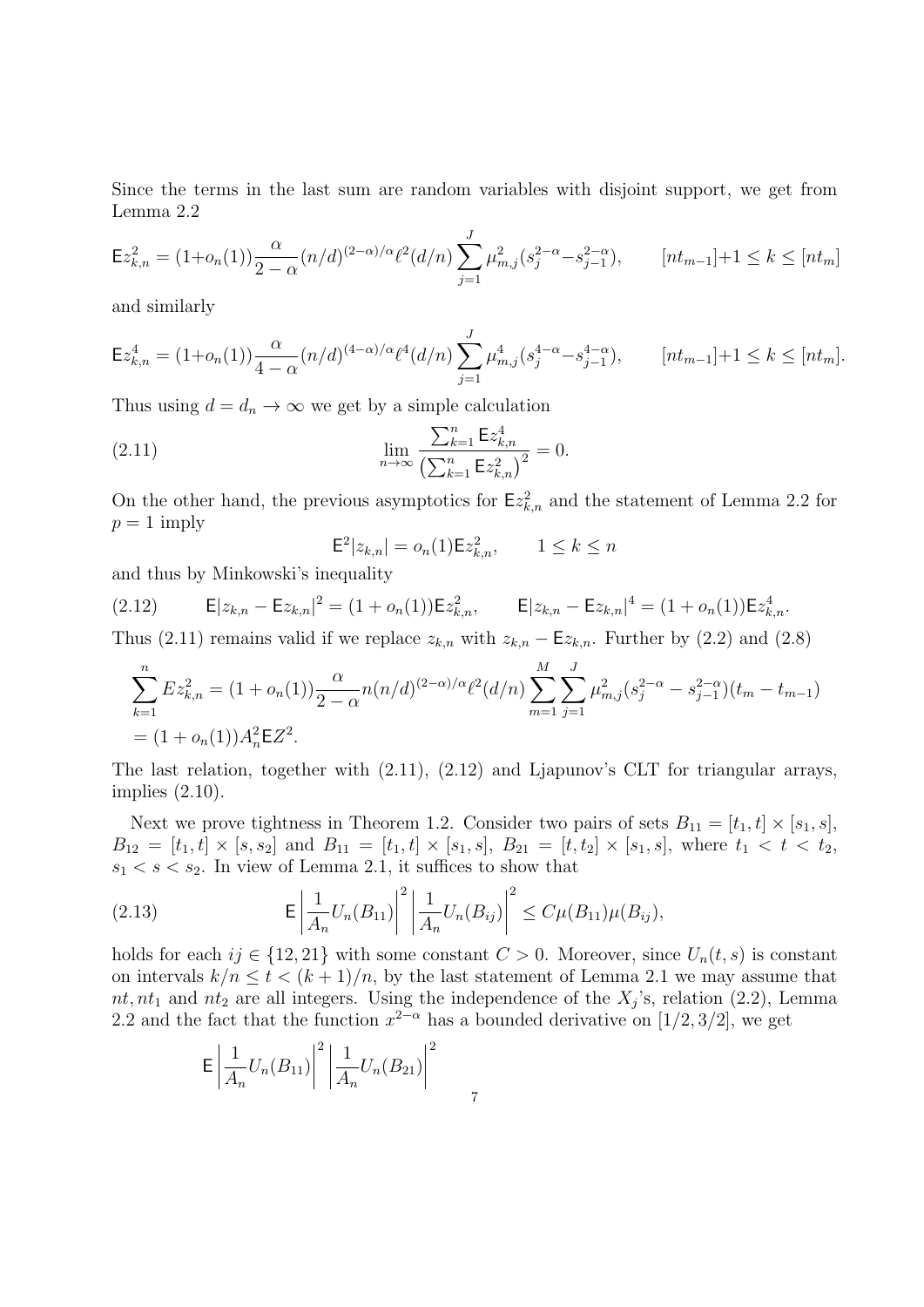$$
\begin{split}\n&= \mathsf{E}\left(\frac{1}{A_n}\sum_{i=nt_1+1}^{nt}\left(X_iI\{s_1H^{-1}(d/n) < |X_i| \le sH^{-1}(d/n)\} - m_i\right)^2 \\
&\times \left(\frac{1}{A_n}\sum_{i=nt+1}^{nt_2}\left(X_iI\{s_1H^{-1}(d/n) < |X_i| \le sH^{-1}(d/n)\} - m_i\right)\right)^2 \\
&= \mathsf{E}\left(\frac{1}{A_n}\sum_{i=nt_1+1}^{nt}\left(X_iI\{s_1H^{-1}(d/n) < |X_i| \le sH^{-1}(d/n)\} - m_i\right)\right)^2 \\
&\times \mathsf{E}\left(\frac{1}{A_n}\sum_{i=nt+1}^{nt_2}\left(X_iI\{s_1H^{-1}(d/n) < |X_i| \le sH^{-1}(d/n)\} - m_i\right)\right)^2 \\
&\times \left(\sum_{i=nt_1+1}^{nt} \mathsf{E}X_i^2I\{s_1H^{-1}(d/n) < |X_i| \le sH^{-1}(d/n)\}\right) \\
&\times \left(\sum_{i=nt+1}^{nt_2} \mathsf{E}X_i^2I\{s_1H^{-1}(d/n) < |X_i| \le sH^{-1}(d/n)\}\right) \\
&\le C_1(t-t_1)(t_2-t)(s^{2-\alpha} - s_1^{2-\alpha})^2 \le C_2(t-t_1)(t_2-t)(s-s_1)^2 \\
&= C_2\mu(B_{11})\mu(B_{21}),\n\end{split}
$$

where

$$
m_i = m_i(s_1, s) = \mathsf{E}X_i I\{s_1 H^{-1}(d/n) < |X_i| \le sH^{-1}(d/n)\}
$$
\npositive constants. On the other hand

and 
$$
C_1, C_2
$$
 are positive constants. On the other hand,

$$
\mathsf{E}\left|\frac{1}{A_n}U_n(B_{11})\right|^2\left|\frac{1}{A_n}U_n(B_{12})\right|^2
$$
\n
$$
=\frac{1}{A_n^4}\mathsf{E}\left(\sum_{i=nt_1+1}^{nt}\left(X_iI\{s_1H^{-1}(d/n) < |X_i| \le sH^{-1}(d/n)\} - m_i^{(s_1,s)}\right)\right)^2
$$
\n
$$
\times\left(\sum_{i=nt_1+1}^{nt}\left(X_iI\{sH^{-1}(d/n) < |X_i| \le s_2H^{-1}(d/n)\} - m_i^{(s,s_2)}\right)\right)^2
$$
\n
$$
(2.15)\qquad = \frac{1}{A_n^4}\mathsf{E}\left(\sum_{i=nt_1+1}^{nt}(X_i^{(s_1,s)} - m_i^{(s_1,s)})\right)^2\left(\sum_{i=nt_1+1}^{nt}(X_i^{(s,s_2)} - m_i^{(s,s_2)})\right)^2
$$
\nwhere we put

where we put

$$
X_i^{(u,v)} = X_i I\{uH^{-1}(d/n) < |X_i| \le vH^{-1}(d/n)\}, \quad m_i^{(u,v)} = \mathsf{E}X_i^{(u,v)}.
$$

Expanding the product expectation in (2.15), we get the sum of all expressions

(2.16) 
$$
E(X_i^{(s_1,s)} - m_i^{(s_1,s)})(X_j^{(s_1,s)} - m_j^{(s_1,s)})(X_k^{(s,s_2)} - m_k^{(s,s_2)})(X_\ell^{(s,s_2)} - m_\ell^{(s,s_2)}),
$$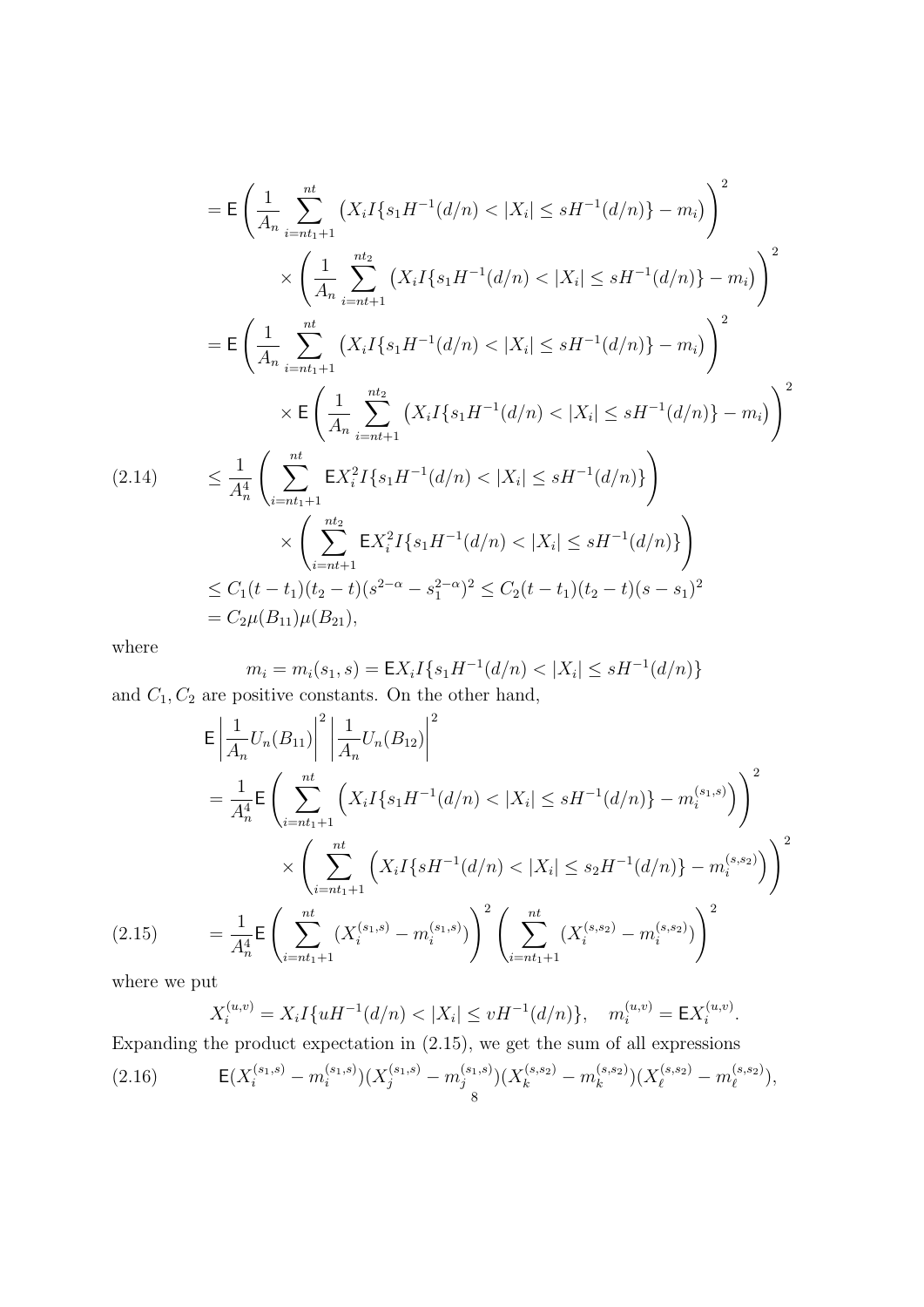where  $nt_1 + 1 \leq i, j, k, \ell \leq nt$ . By the independence of the  $X_{\nu}$ 's, the product expectation in  $(2.16)$  equals 0 if one of the  $i, j, k, \ell$  differs from the other three. Thus it suffices to estimate the contribution of the terms where  $i, j, k, \ell$  are pairwise equal, or all are equal. Assume first that  $i = j, k = \ell$  and  $i \neq k$ ; the other cases  $i = k, j = \ell, i \neq j$  and  $i = \ell, j = k, i \neq j$  can be handled similarly as the case  $i = j = k = \ell$  below. Then  $X_i$  and  $X_k$  are independent, and thus using Lemma 2.2, the product expectation (2.16) becomes

$$
(2.17) \mathbf{E}\left[ (X_i^{(s_1,s)} - m_i^{(s_1,s)})^2 (X_k^{(s,s_2)} - m_k^{(s,s_2)})^2 \right] = \mathbf{E}(X_i^{(s_1,s)} - m_i^{(s_1,s)})^2 \mathbf{E}(X_k^{(s,s_2)} - m_k^{(s,s_2)})^2
$$
  
\n
$$
\leq \mathbf{E}(X_i^{(s_1,s)})^2 \mathbf{E}(X_k^{(s,s_2)})^2 \sim \frac{\alpha^2}{(2-\alpha)^2} (s^{2-\alpha} - s_1^{2-\alpha}) (s_2^{2-\alpha} - s^{2-\alpha}) \ell^4(d/n) (n/d)^{(4-2\alpha)/\alpha}
$$
  
\n
$$
\leq C_3 (s-s_1)(s_2 - s) \ell^4(d/n) (n/d)^{(4-2\alpha)/\alpha}.
$$

The number of such pairs  $(i, k)$  is at most  $(nt - nt_1)^2$  and thus dividing by  $A_n^4$  and using  $(2.2)$  we get that the contribution of such terms  $(2.16)$  is not greater than

$$
C_4(t-t_1)^2(s-s_1)(s_2-s)=C_4\mu(B_{11})\mu(B_{12}).
$$

Consider now the case  $i = j = k = \ell$ . In this case (2.16) becomes, expanding and introducing new letters to lighten the notations,

(2.18) 
$$
\mathsf{E}\left[ (X_i^{(s_1,s)} - m_i^{(s_1,s)})^2 (X_i^{(s,s_2)} - m_i^{(s,s_2)})^2 \right] = \mathsf{E}(\xi - m^{(1)})^2 (\eta - m^{(2)})^2
$$

$$
= \mathsf{E}\xi^2 \eta^2 - 2m^{(2)} \mathsf{E}\xi^2 \eta + (m^{(2)})^2 \mathsf{E}\xi^2 - 2m^{(1)} \mathsf{E}\xi \eta^2 + 4m^{(1)}m^{(2)} \mathsf{E}\xi \eta
$$

$$
- 2m^{(1)}(m^{(2)})^2 \mathsf{E}\xi + (m^{(1)})^2 \mathsf{E}\eta^2 - 2(m^{(1)})^2 m^{(2)} \mathsf{E}\eta + (m^{(1)})^2 (m^{(2)})^2,
$$

where

$$
\xi = X_i^{(s_1, s)}, \ \eta = X_i^{(s, s_2)}, \ m^{(1)} = \mathsf{E}\xi, \ m^{(2)} = \mathsf{E}\eta.
$$

Clearly *ξ* and *η* have disjoint support and thus  $\xi \eta = 0$ , showing that the first, second, fourth and fifth term of the last sum in (2.18) are equal to 0. Thus the sum equals

$$
(m^{(2)})^2 \mathsf{E} \xi^2 - 2m^{(1)}(m^{(2)})^2 \mathsf{E} \xi + (m^{(1)})^2 \mathsf{E} \eta^2 - 2(m^{(1)})^2 m^{(2)} \mathsf{E} \eta + (m^{(1)})^2 (m^{(2)})^2
$$
  
= 
$$
(m^{(2)})^2 \mathsf{E} \xi^2 - 2(m^{(1)})^2 (m^{(2)})^2 + (m^{(1)})^2 \mathsf{E} \eta^2 - 2(m^{(1)})^2 (m^{(2)})^2 + (m^{(1)})^2 (m^{(2)})^2.
$$

By the Cauchy-Schwarz inequality we have  $(m^{(1)})^2 \leq E\xi^2$ ,  $(m^{(2)})^2 \leq E\eta^2$  and thus the absolute value of the last sum is at most  $7E(\eta^2)E(\xi^2)$ , which, apart from the coefficient, is exactly the third expression in (2.17), leading to the same estimate as there. The number of choices for *i* in (2.18) is  $nt - nt_1 \leq (nt - nt_1)^2$ , so for the contribution of all terms in (2.18) we get the same estimate as for (2.17), i.e.  $C_5\mu(B_{11})\mu(B_{12})$ . Thus we proved (2.13) for  $B_{ij} = B_{12}$  and the proof of Theorem 1.2 is completed.